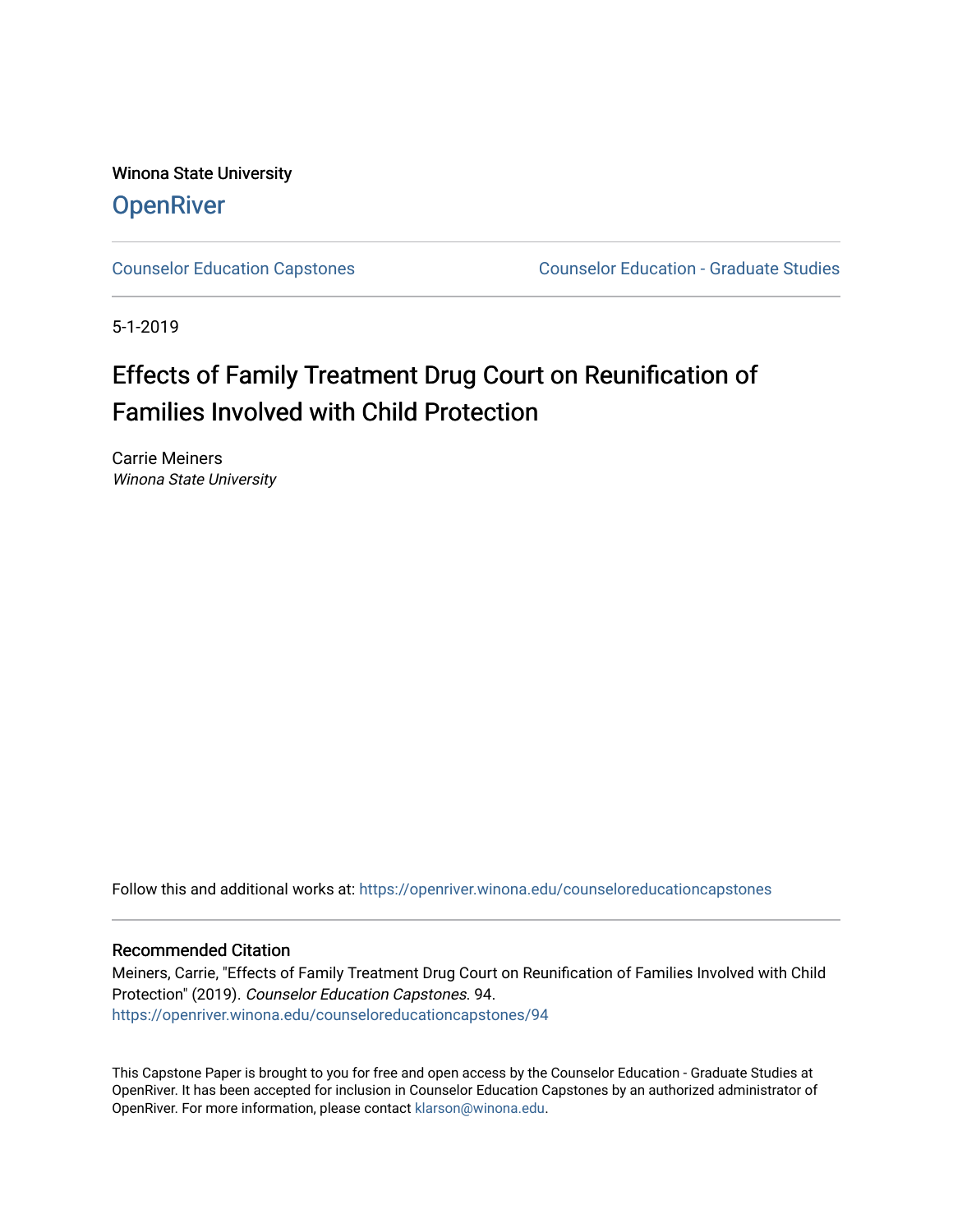# EFFECTS OF FAMILY TREATMENT DRUG COURT ON REUNIFICATION OF FAMILIES INVOLVED WITH CHILD PROTECTION

Carrie Meiners

A Capstone Project submitted in partial fulfillment of the

requirements for the Master of Science Degree in

Counselor Education at

Winona State University

Spring 2019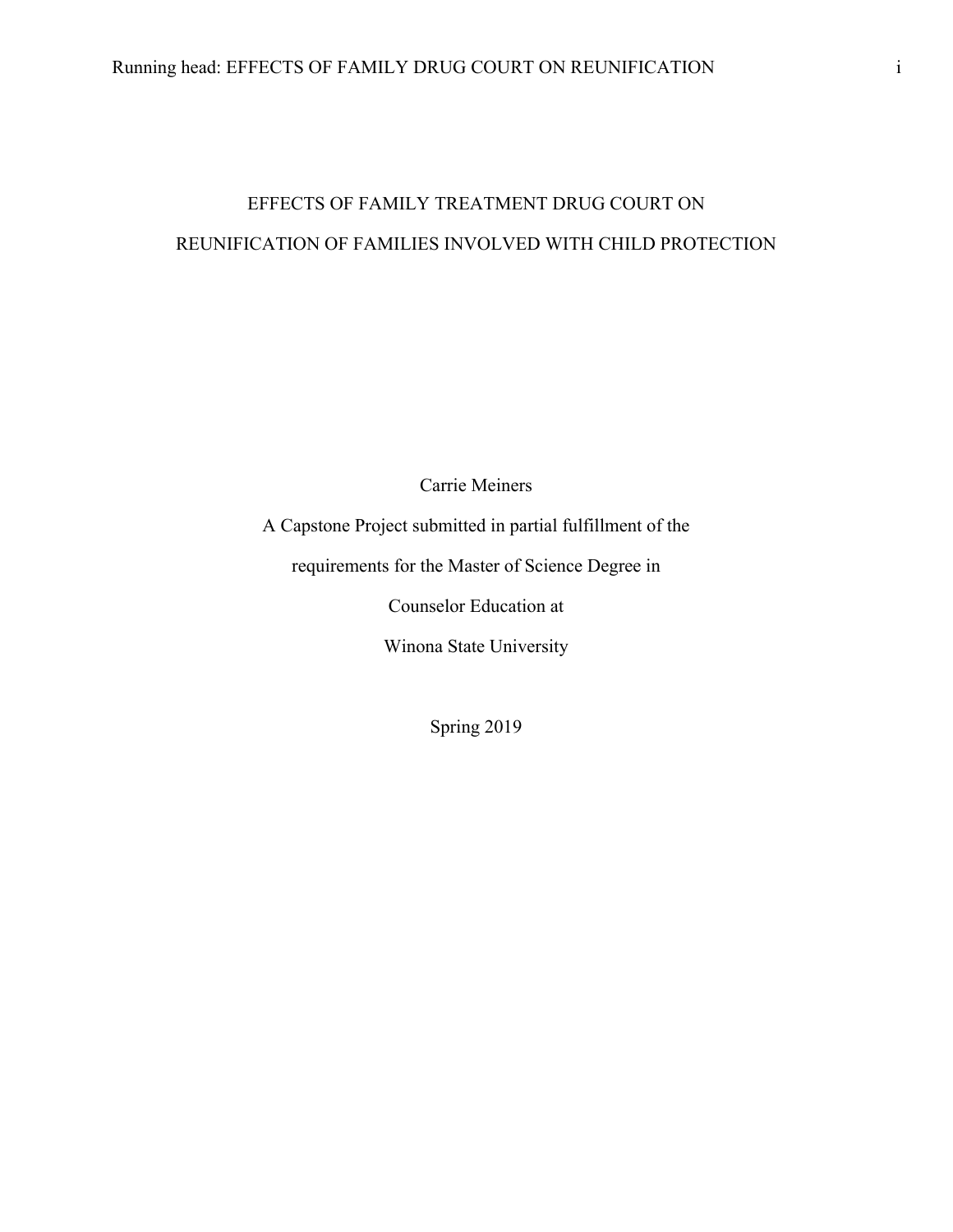#### EFFECTS OF FAMILY DRUG COURT ON REUNIFICATION ii

Winona State University

College of Education

Counselor Education Department

### CERTIFICATE OF APPROVAL

## CAPSTONE PROJECT

Effects of Family Treatment Drug Court on

Reunification of Families Involved with Child Protection

This is to certify that the Capstone Project of

Carrie Meiners

Has been approved by the faculty advisor and the CE 695 – Capstone Project

Course Instructor in partial fulfillment of the requirements for the

Master of Science Degree in

Counselor Education

Capstone Project Supervisor:

Mary Fawcett, Ph.D.

Approval Date: \_\_\_\_\_\_\_\_5/8/19\_\_\_\_\_\_\_\_\_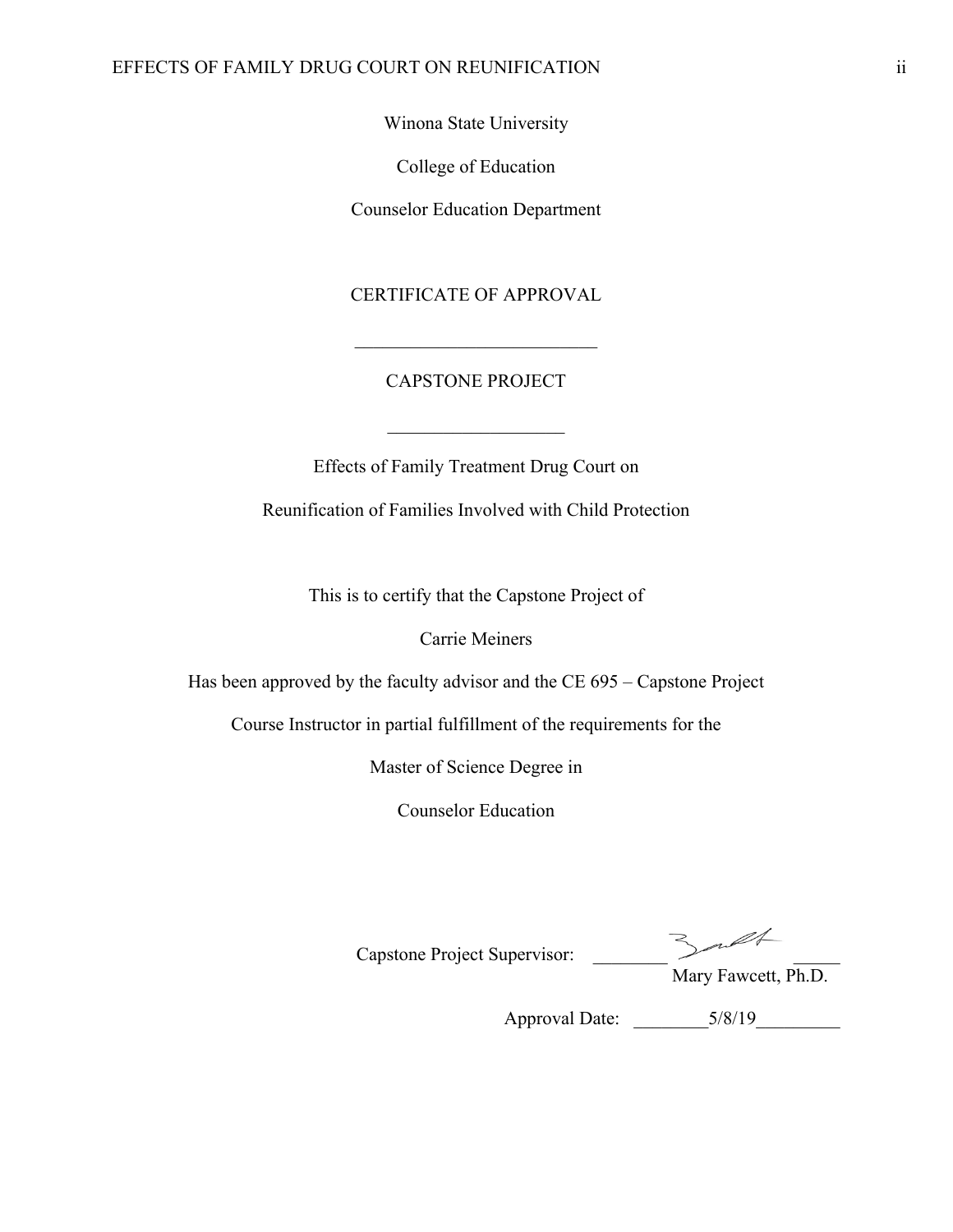#### Abstract

It is estimated 75% of families involved with child protection whose children are removed from the home due to safety or neglect concerns are experiencing substance abuse issues (Young, Gardner, & Dennis, 1998; Brook & McDonald, 2009). In the absence of egregious harm, family reunification is the primary goal of the judicial system and child protection agency. Parents who struggle with substance use often require professional treatment and are more likely be reunified with their children upon successful completion of recommended treatment.

Family treatment drug court is a relatively new model, based on the drug court model used to address substance use for adult criminal offenders. Family treatment drug court model provides frequent drug and alcohol testing, supervised visitation with children, regular court hearings, case management, and substance abuse treatment (Cosden & Koch, 2015). With intensive, coordinated services provided in a timely manner, families are provided with interventions and supports necessary to increase the likelihood of reunification.

*Keywords:* Family Treatment Drug Court, Substance Use, Children, Families, Reunification, Child Protection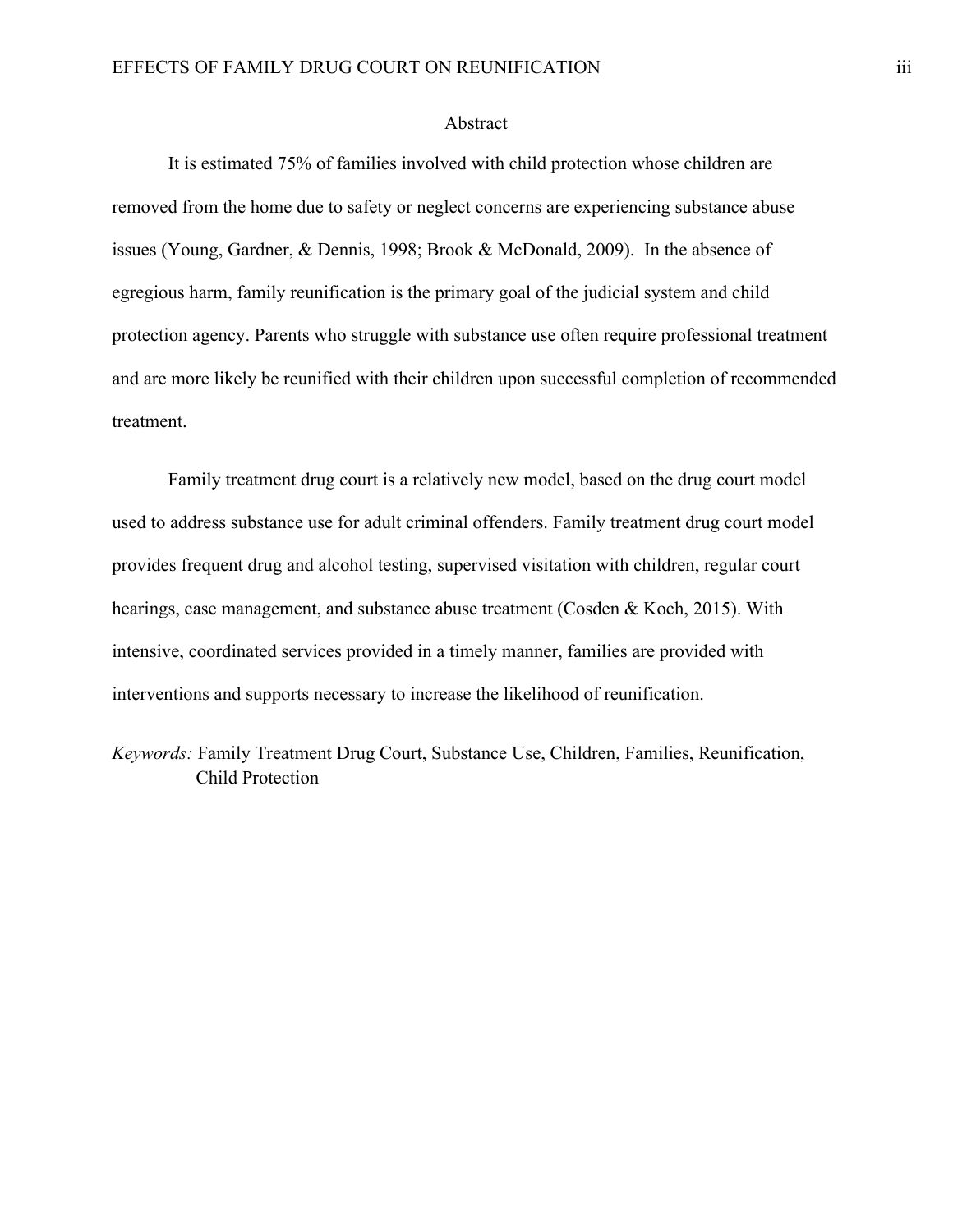# Contents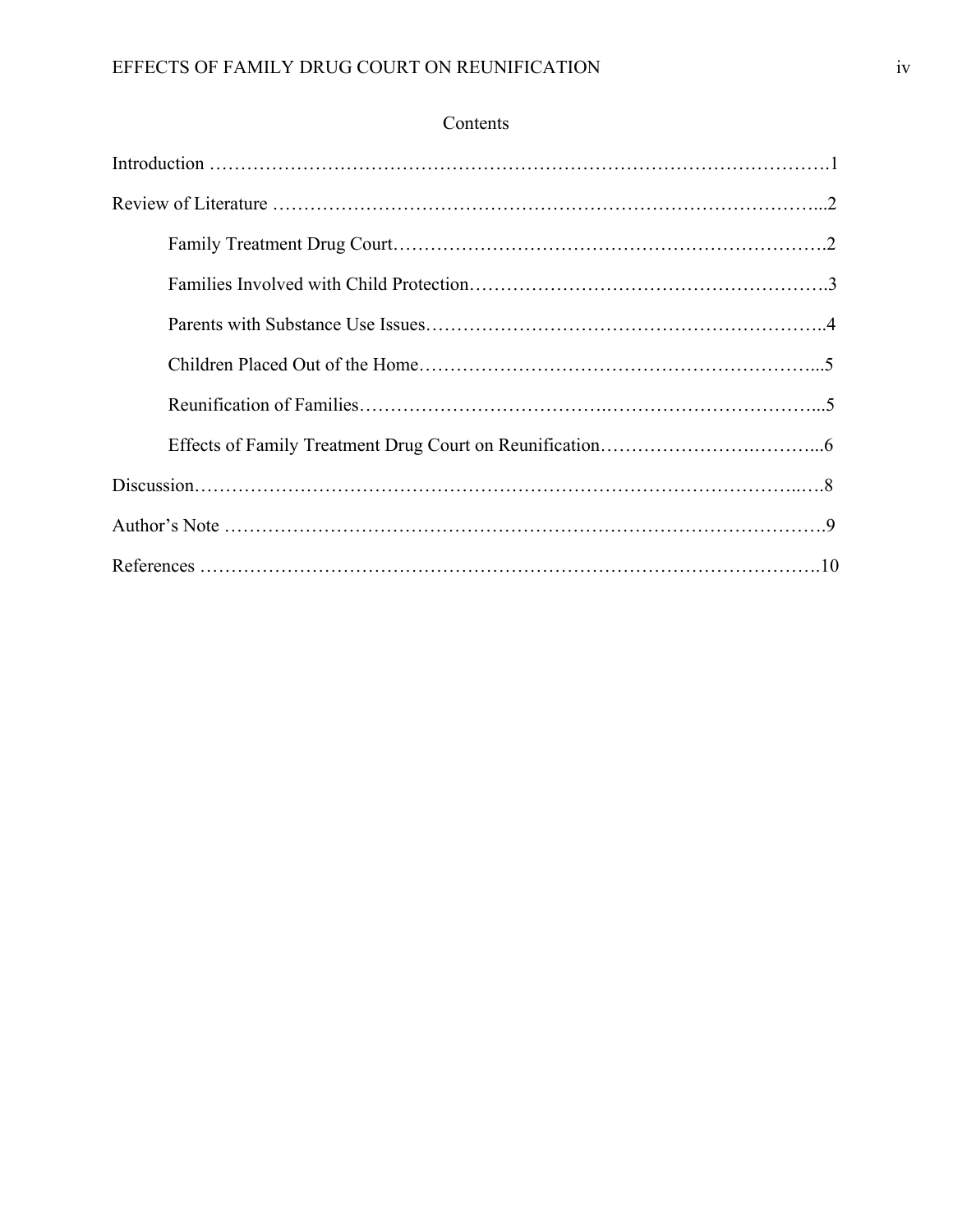#### **Introduction**

Families who are involved with child protection experience various challenges and difficulties. It is estimated 75% of families involved with child protection whose children are removed from the home due to safety or neglect concerns are experiencing substance abuse issues (Young, Gardner, & Dennis, 1998; Brook & McDonald, 2009). Furthermore, nearly one million children spend time in foster care annually (Glisson, Bailey, & Post, 2000). Family reunification is the most common goal for children placed outside of their home (U.S. Department of Health and Human Services, 2017). Parents who complete treatment for substance abuse are significantly more likely to be reunified with their children than parents who fail to complete treatment (Rockhill, Green, & Furrer, 2007). Family treatment drug courts are becoming a popular resource in serving families involved with child protection; however, due to their recent development, research and evidence base is minimal at this time (Bruns, Pullmann, Weathers, Wirschem, & Murphy, 2012).

Drug court programs have become a focus of recent research; they are promising but understudied (Marlowe, DeMatteo, & Festinger, 2003). Family treatment drug court advocates have relied heavily on research related to adult drug courts, as they have been studied extensively (Bruns et al., 2012). As outcome data becomes available through the continued use of family treatment drug courts, additional studies should be conducted to expand the research base specific to family treatment drug courts (Bruns et al., 2012). Further research is necessary to determine the effects of utilizing family treatment drug court on reunification of families involved with child protection. Based on a review of related research evidence, it is hypothesized further examination into the use of family treatment drug courts will conclude increased rates of successful reunification for families involved with child protection.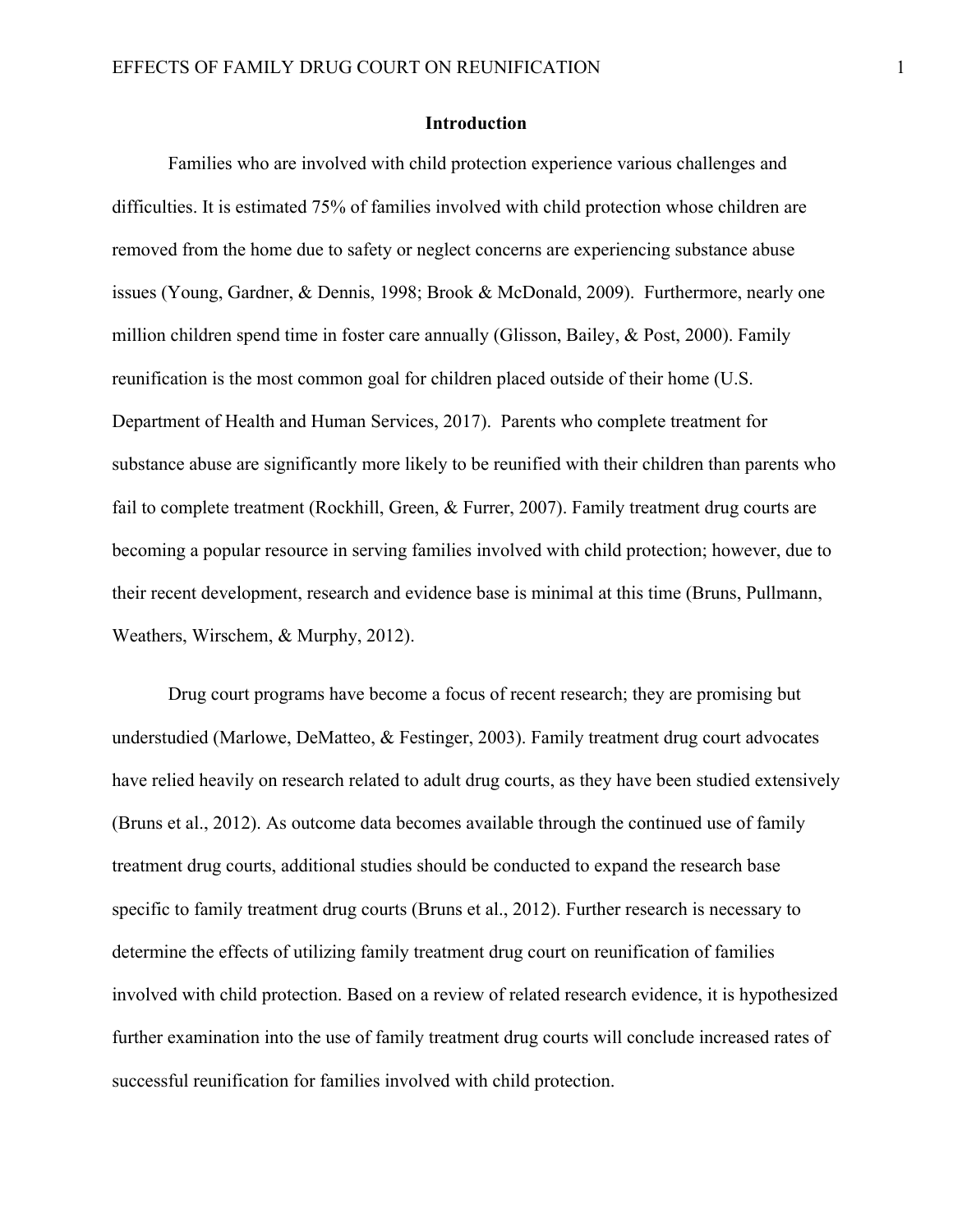#### **Review of Literature**

The purpose of this text is to review existing research relevant to family treatment drug courts, families involved with child protection, substance use issues by caregivers, children placed out of the home, and the reunification of families involved with child protection. Research related to the effects of family treatment drug court on reunification efforts will also be discussed.

#### **Family Treatment Drug Court**

The development of family treatment drug courts centered around the adult drug court model (Cannavo, 2011). Adult drug courts have gained popularity in recent years, as criminal offenders with substance abuse issues who successfully complete drug court have decreased recidivism rates and higher rates of sobriety compared with criminal offenders with substance abuse issues who do not complete drug court (Mitchell, Wilson, Eggers, & MacKenzie, 2012). Family treatment drug courts aim to address substance abuse problems in relation to parental neglect or other safety concerns. Specialized courts are designed to help children who are victims of abuse or neglect through addressing parental substance abuse (Choi, 2012). According to Worcel, Furrer, Green, Burrus, and Finigan (2008, p. 428), "Family treatment drug courts aim to use a non-adversarial judicial setting in which parents receive clear messages about what they need to do in order to be successfully reunified with their children." Court hearings are held frequently, often weekly, to provide judicial, child protection, and support service staff timely updates and parents timely feedback.

Family treatment drug courts vary in programming, although most utilize a team-based approach to provide wrap around services to a family involved with child protection. Specific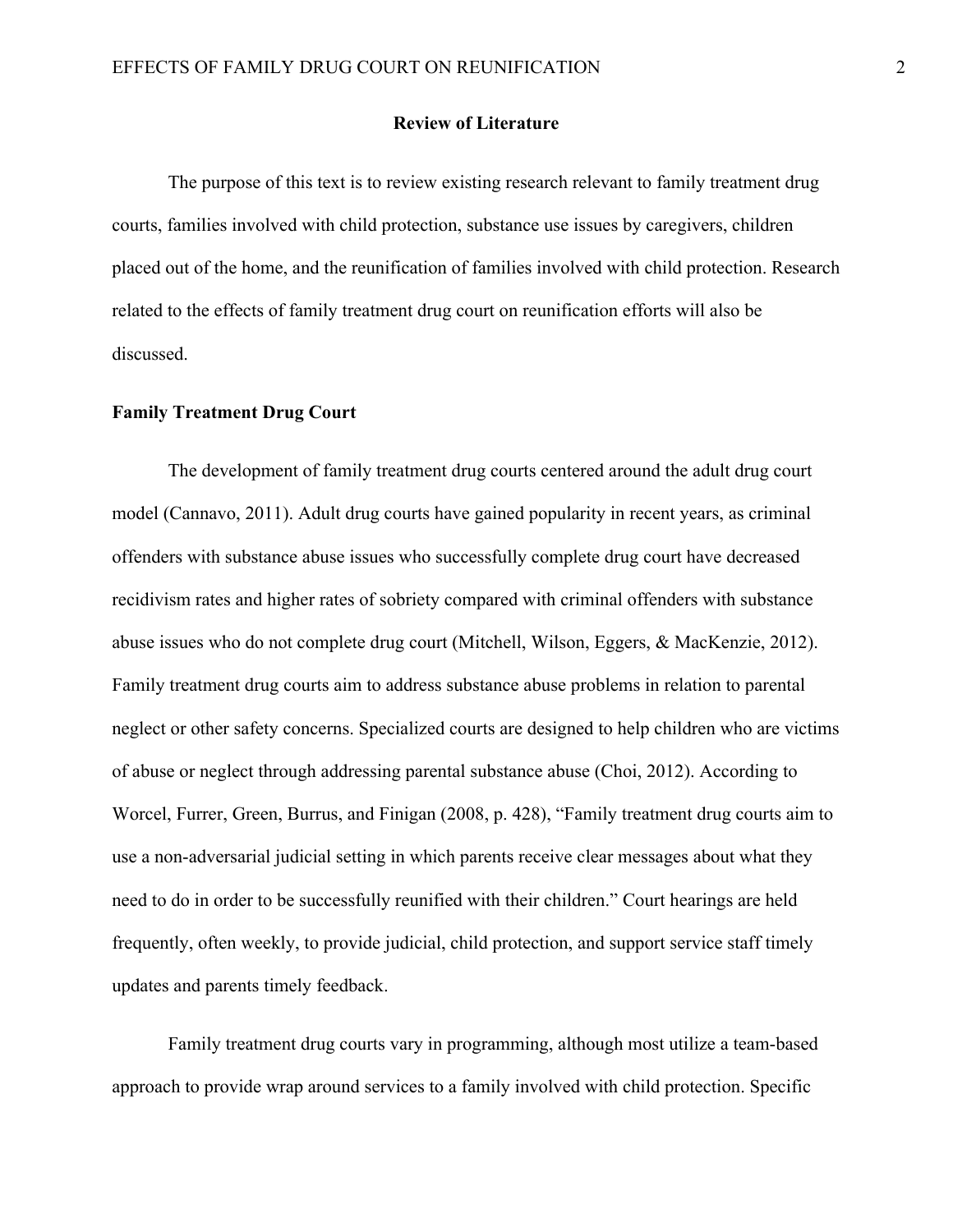#### EFFECTS OF FAMILY DRUG COURT ON REUNIFICATION 3

components of family treatment drug courts include frequent drug and alcohol testing, supervised visitation with children, regular court hearings, case management, and substance abuse treatment (Cosden & Koch, 2015). Additional interventions of family treatment drug courts include parenting education, skill building, and mental health services.

Family treatment drug courts encourage parents with substance use issues to engage in treatment and to remain in treatment while they obtain sobriety and work toward safe parenting outcomes (Choi, 2012). Participation in family treatment drug court varies from mandated, to voluntary, to application based (Edwards & Ray, 2005). The motivation for parents to participate in family treatment drug courts is family reunification. As court hearings occur regularly, with a higher frequency compared to traditional juvenile court settings, judges have more knowledge and can make better decisions regarding families involved with child protection (Green, Furrer, Worcel, Burrus, & Finigan, 2007).

## **Families Involved with Child Protection**

For this text, focus is placed on families who are involved with child protection from whom children have been removed. Families involved with child protection, whose children have been placed outside of the home, often face multiple barriers to reunification (Rockhill et al., 2007). Whether one or more parents are present in the home, when safety concerns are present, those concerns must be addressed for reunification to occur. Safety concerns for children that lead to involvement of child protection and removal from the home include neglect of basic needs, physical abuse, emotional abuse, sexual abuse, or medical neglect (Katz, Courtney, & Novotny, 2016). Families involved with child protection who struggle with substance use issues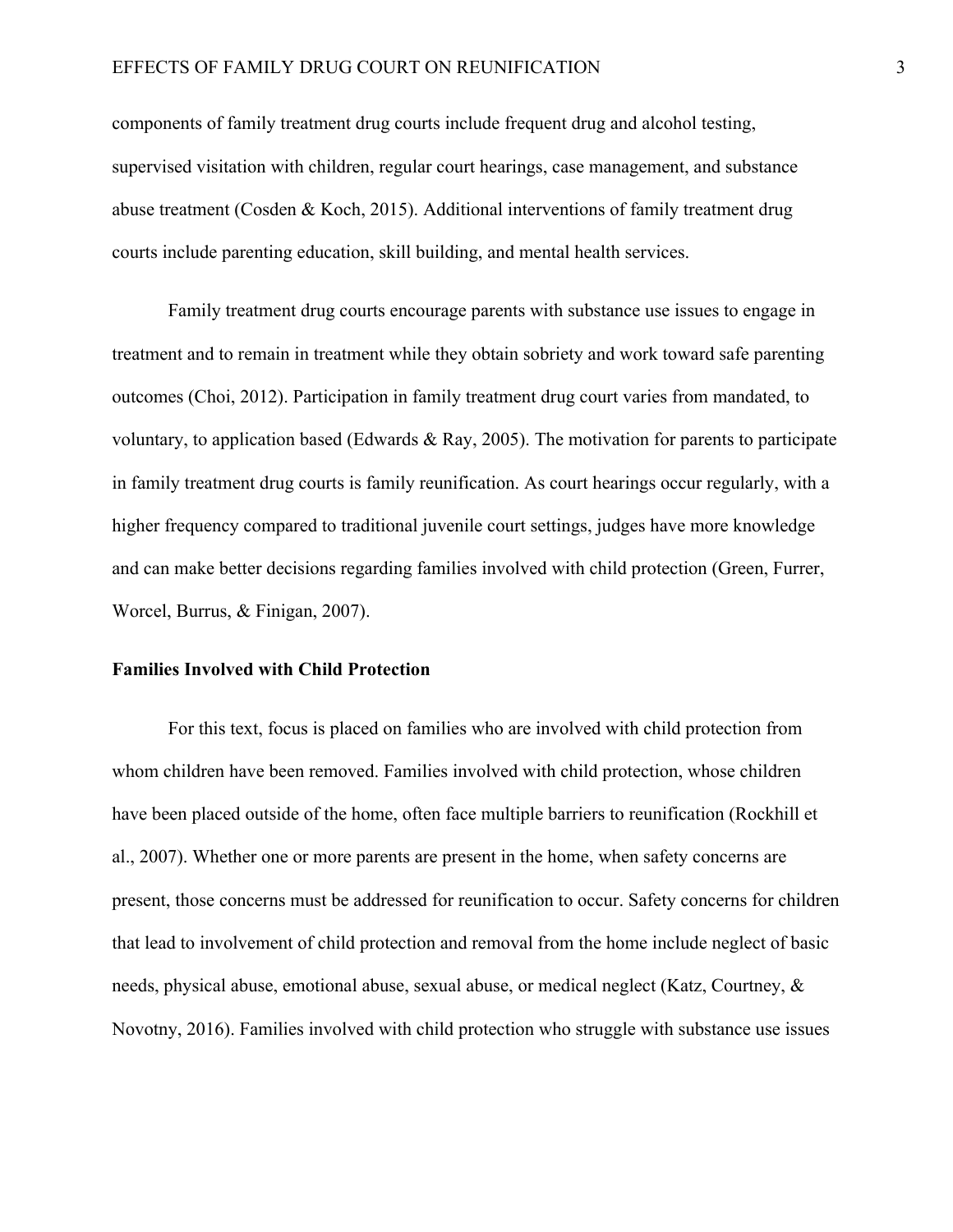have an increased likelihood of neglecting their child or children's basic needs and have diminished parenting skills (Marsh, Ryan, Choi, & Testa, 2006).

#### **Parents with Substance Use Issues**

In the United States, parents struggling with substance use issues is a growing problem (Gregoire & Schultz, 2001). Additionally, substance use issues often coexist with other barriers, including mental health symptoms, domestic violence relationships, or housing challenges (Marsh et al., 2006).

Edwards and Ray (2005) explain:

Substance abuse includes abuse of street drugs, prescription drugs, over-the-counter drugs, or alcohol. Usually it is substance abuse that leads to neglect of the child, although on occasion it leads to harm of the child as, for instance, when drugs are sold in the child's home, when the fetus is exposed to drugs during pregnancy, or when the child accidentally ingests drugs. (p. 2)

Young, Boles, and Otero (2007, p. 146) state, "Substance abuse by parents is not the only problem that leads to child abuse and neglect, but … it is a very significant problem." The need for treatment aimed at supporting parental success and family reunification is evident. Families involved with child protection, with at least one parent who is struggling with substance use issues, are significantly less likely to achieve reunification (Brook et al., 2009). When reunification occurs with at least one parent who is struggling with substance use issues, there is also a greater likelihood of a subsequent removal of a child or children from the home.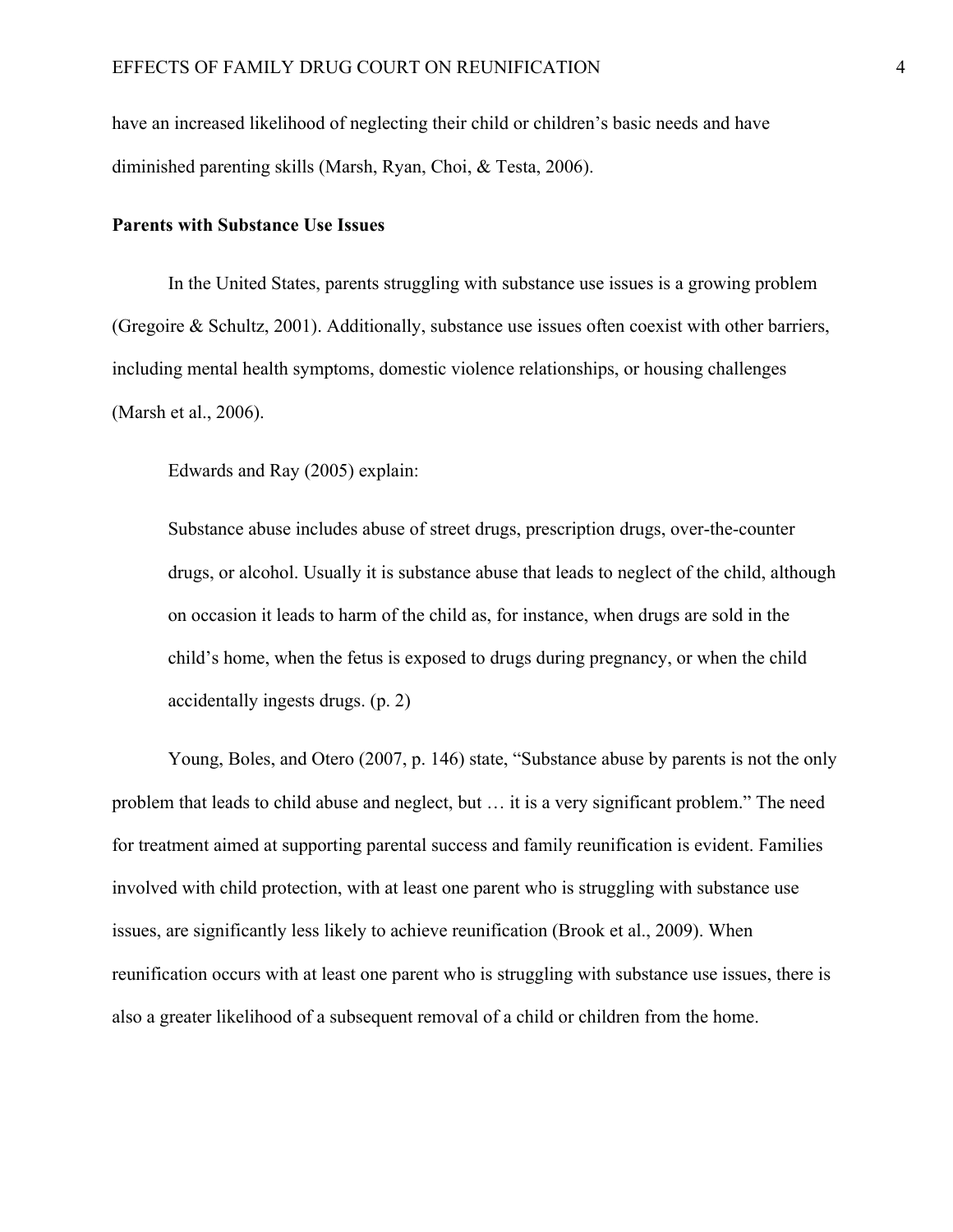#### **Children Placed Out of the Home**

Children placed out of the home have higher developmental, educational, medical, and mental health needs in comparison to children not placed out of the home (Committee on Early Childhood, Adoption and Dependent Care, 2000). Children placed out of the home due to parental substance abuse have often experienced neglect of their basic needs, physical abuse, family dysfunction, exposure to domestic violence, or exposure to substance abuse; these adversities and stressors put these children at higher risk of experiencing developmental delays or mental health issues (Council on Foster Care, Adoption, and Kinship Care, Committee on Adolescence, & Council on Early Childhood, 2015). Children whose families successfully complete family drug courts spend less time in foster care than children whose families do not participate in family drug courts; these children are more likely to reunify with their families (Lloyd, 2015).

#### **Reunification of Families**

When it can be done safely, reunification is the most common and achieved goal for children placed outside of the home (U.S. Department of Health and Human Services, 2011). For reunification to occur, families must address the safety concerns that led to a child or children's initial removal. Case management and court oversight are provided to families as they address concerns related to child safety. The most common barrier to reunification is parental substance use, followed by child behavioral issues, parent or child mental health issues, and parents' lack of cooperation with case management and case planning.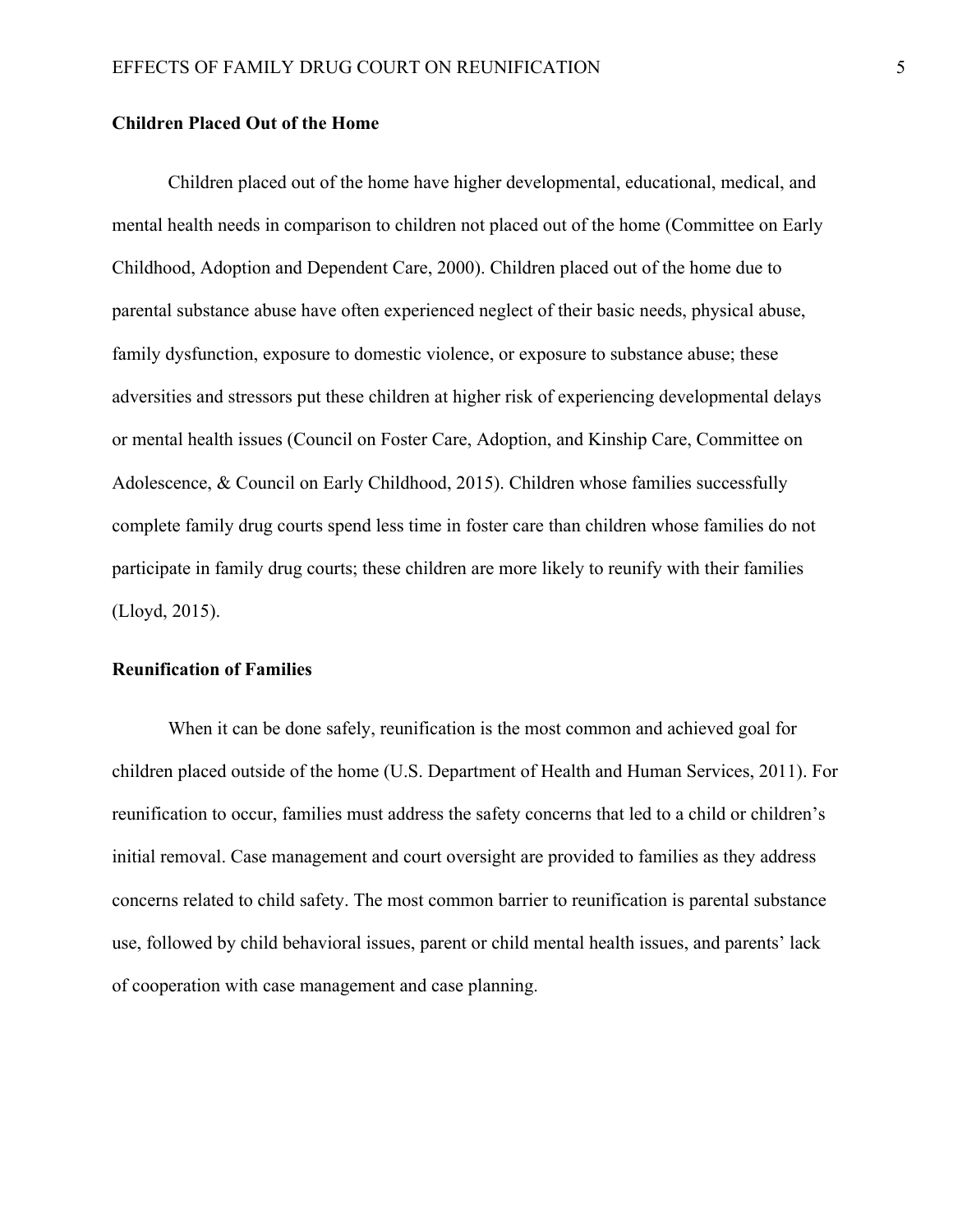U.S. Department of Health and Human services (2015) found 51% of children exiting foster care were reunified with their families. While this is the leading outcome, almost half of all children exiting foster care are not reunified with their families.

#### **Related Research on the Effects of Family Treatment Drug Court on Reunification**

Although research is not extensive, there have been studies on the effects of family treatment drug court on child welfare outcomes, including length of out of home placement of children, types of permanency outcomes, parents' success rates with their respective programs, and successful reunification. Green et al. (2007, p. 56) determined, "Participants in family treatment drug courts entered treatment more quickly, stayed in treatment longer, and were more likely to successfully complete treatment...more likely to be reunified with their children." Green et al. (2007) called for more research on post-reunification services for families and more studies focused on why family treatment drug courts are successful.

Worcel et al. (2008) concluded family treatment drug court participants were more likely to enter treatment, stay in treatment, spend more time in treatment, and complete treatment than non-participants. These results were consistent with conclusions of previous, similar studies. Bruns et al. (2012) found family treatment drug court participants were much more likely to enter treatment quickly, remain in treatment longer, and successfully complete treatment. Child welfare outcomes were also positive: children spent less time out of the home and were more likely to be returned to their parents' care. These findings support external validity and generalizability, as they are consistent with previous, similar study outcomes.

Child & McIntyre (2015, p. 84) stated, "It is likely that substance abuse treatment and other support services are yielding improvements that enable clients to better comply with other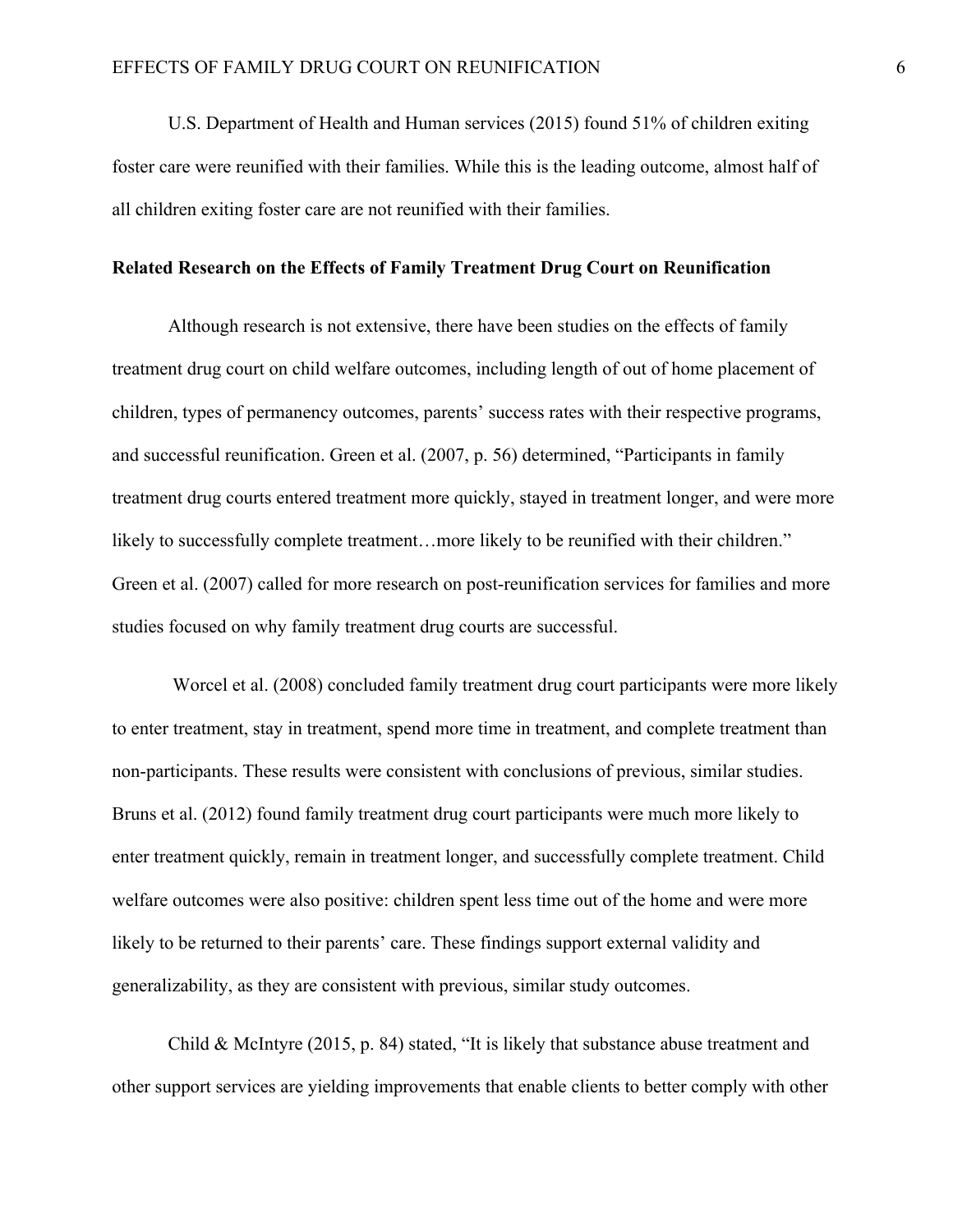#### EFFECTS OF FAMILY DRUG COURT ON REUNIFICATION 7

court requirements—which, in turn, predict reunification." They reported improved reunification rates upon parents' successful completion of family treatment drug court. Child & McIntyre (2015) suggested more rigorous research studies in the future to determine what specific services included within family treatment drug courts are creating positive outcomes.

According to Cosden and Koch (2015), participants who successfully complete family treatment drug court have a 62% reunification success rate. Cosden and Koch (2015) suggest additional studies to explore other factors associated with reunification, including psychosocial problems.

Research related to the effects of family treatment drug court has occurred, although it is sparse (Gifford, Eldred, Vernerey, & Sloan, 2014). Studies on the effects of utilizing family treatment drug courts indicate specific patterns: the length of time children spend in foster care is decreased, reunification was more likely, families were less likely to have subsequent child protection involvement leading to removal, and the number of parental rights terminations decreased.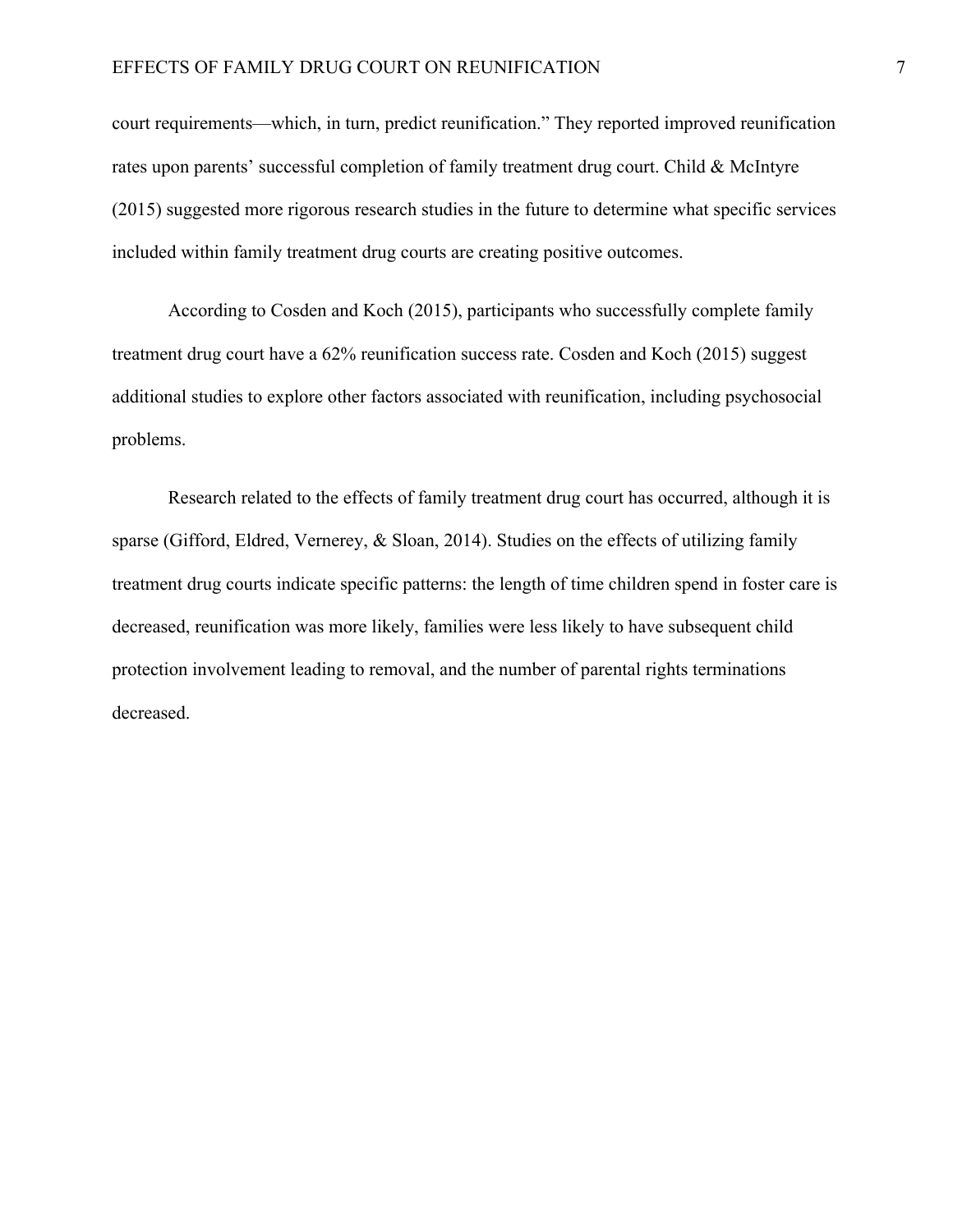#### **Discussion**

Family treatment drug court is becoming increasingly popular in the United States (Bruns et al., 2012). A review of related research on the effectiveness of family treatment drug courts on reunification results in positive findings, suggesting family treatment drug court is an appropriate intervention for families involved with child protection. Parents who struggle with substance use issues have a decreased capacity to parent safely (Child Welfare Information Gateway, 2014). Family treatment drug court offers an opportunity for system collaboration between the judicial system, child welfare staff, and service providers. The model provides a path to quickly identify the needs of each family member, provide more timely services and feedback during out-ofhome placements, and support families in their efforts to address safety concerns Child Welfare Information Gateway, 2014).

Due to the recent emergence of family treatment drug court, ongoing research and additional studies are necessary to illuminate the potential for positive impacts. Treatment for substance use issues varies, as people need different types of supports and services to achieve successful outcomes; therefore, continued exploration into a successful family treatment drug court model will be beneficial. Additionally, research on post-reunification circumstances and service provision will be beneficial to understand the long-term success of families upon completing family treatment drug court.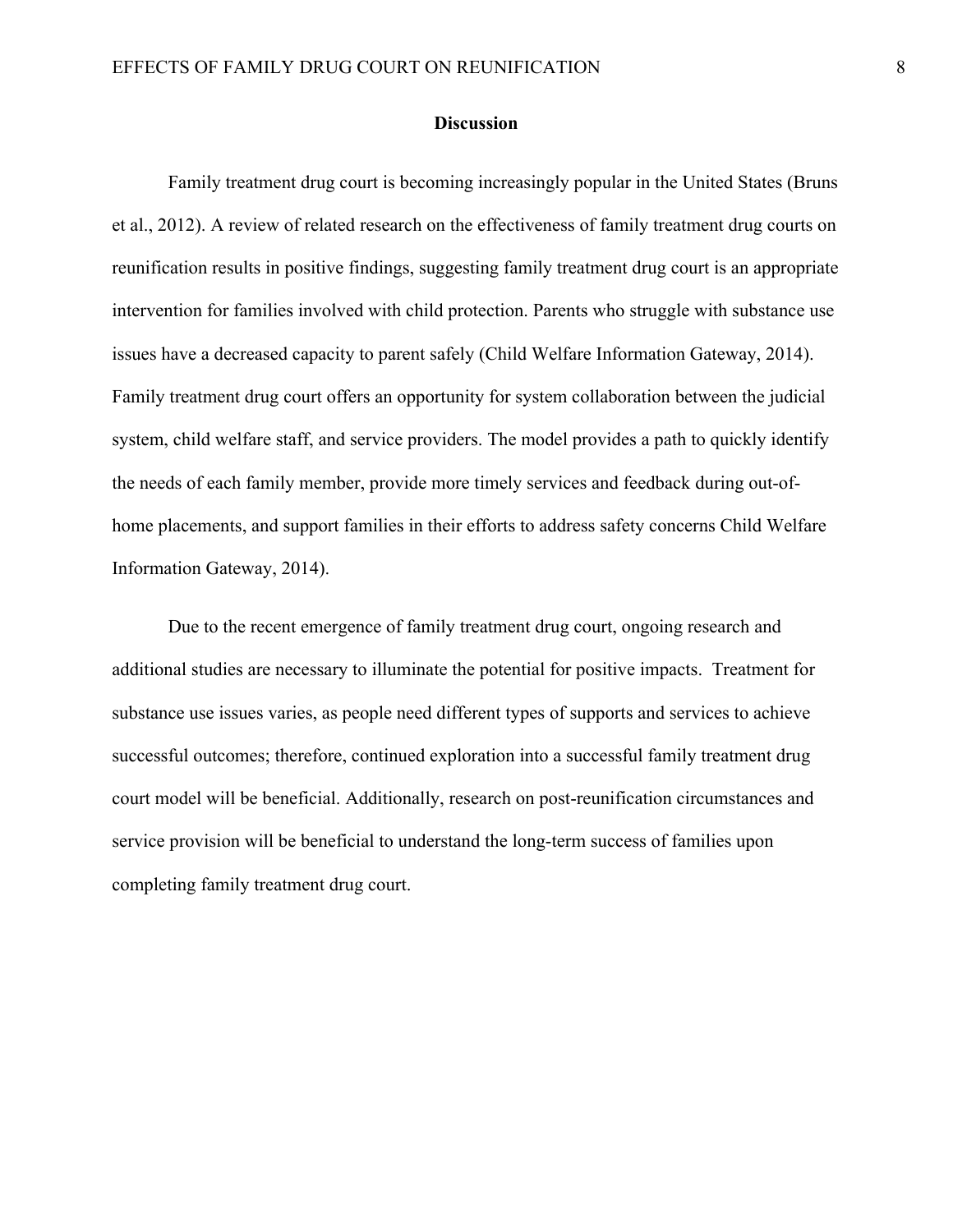#### **Author's Note**

As a child protection worker who sees parents struggling with substance use disorders daily, this topic is important to me on a personal and professional basis. I serve families who have their children removed for safety reasons and I see the strong desire of many parents and children to have successful reunification. Unfortunately, in Winona County, it is very rare for parents who struggle with substance use to be successful in regaining custody of their children. I feel a sense of responsibility and urgency to identify alternative interventions that may increase my clients' abilities to successfully reunify with their children.

As I have been reviewing this research throughout my courses at Winona State University, Winona County has concurrently considered implementing family treatment drug court as a new system approach. This has been an exciting discussion to be a part of and be able to contribute toward. I was recently invited to participate in meetings and policy discussions aimed toward developing a family treatment drug court in Winona County. I look forward to anticipated improvements in our community response to substance use and the impact it is having on children and families.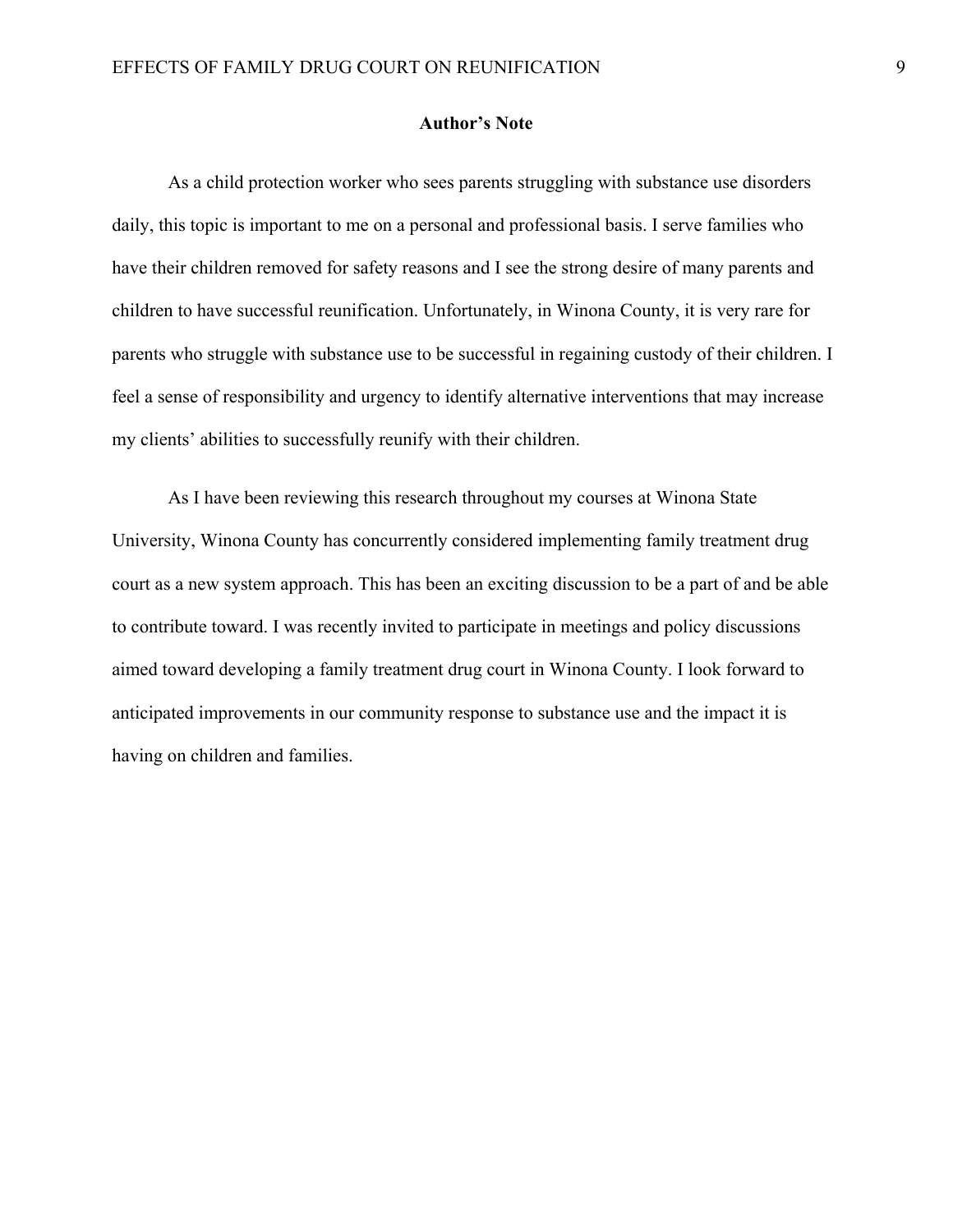#### **References**

- Brook, J., & McDonald, T. (2008). The impact of substance abuse on the stability of family reunifications from foster care. *Children and Youth Services Review, 31*(2), 193-198. doi: 10.1016/j.childyouth.2008.07.010
- Bruns, E. J., Pullmann, M. D., Weathers, E. S., Wirschem, M. L., & Murphy, J. K. (2012). Effects of a multidisciplinary family treatment drug court on child and family outcomes: Results of a quasi-experimental study. *Child Maltreatment, 17*(3), 218-230. doi:10.1177/1077559512454216
- Cannavo, J. M. (2011). Factors contributing to enrollment in a family treatment court. *The American Journal of Drug and Alcohol Abuse, 37*(1), pp. 54-61. doi:10.3109/00952990.2010.535579
- Child, H. & McIntyre, D. (2015). Examining the relationships between family drug court program compliance and child welfare outcomes. *Child Welfare, 94*(5), p. 67.
- Child Welfare Information Gateway. (2014). Parental substance use and the child welfare system. Retrieved from https://www.childwelfare.gov/pubpdfs/parentalsubabuse.pdf
- Choi, S. (2012). Family drug courts in child welfare. *Child and Adolescent Social Work Journal, 29*(6), 447-461. doi:10.1007/s10560-012-0272-2
- Committee on Early Childhood, Adoption and Dependent Care. (2000). Developmental issues for young children in foster care. *Pediatrics, 106*(5), 1145–1150.
- Council on Foster Care, Adoption, and Kinship Care, Committee on Adolescence, & Council on Early Childhood. (2015). Health care issues for children and adolescents in foster care and kinship care. *Pediatrics, 136*(4), e1131–e1140.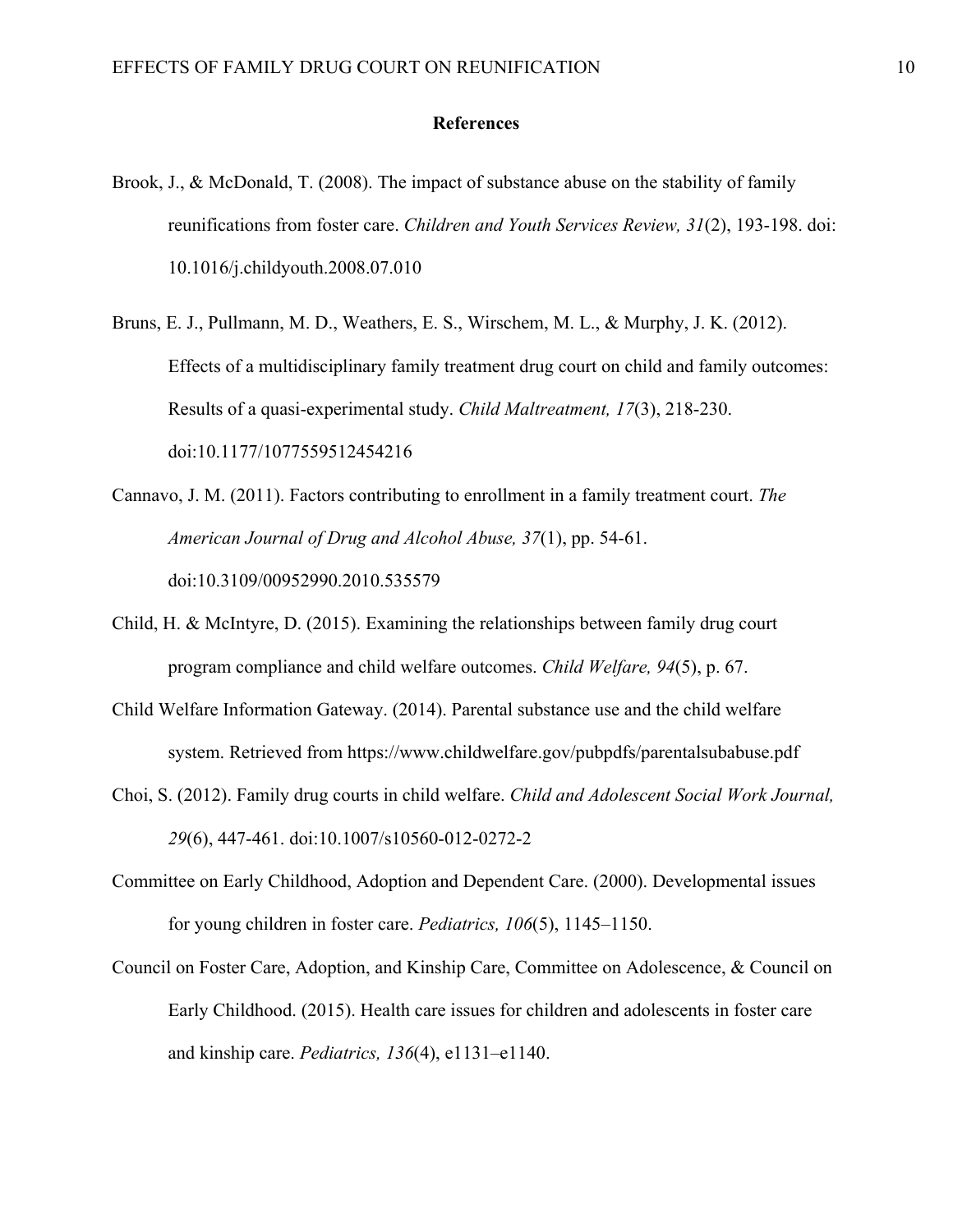- Cosden, M., & Koch, L. M. (2015). Changes in adult, child, and family functioning among participants in a family treatment drug court. *Child Welfare, 94*(5), 89-106.
- Edwards, J. L., & Ray, J. J. (2005). Judicial perspectives on family drug treatment courts. *Juvenile and Family Court Journal, 56*(3), 1-27. doi:10.1111/j.1755- 6988.2005.tb00106.x
- Erford, B. T. (2015). *Research and evaluation in counseling.* Stamford, CT: Cengage Learning.
- Gifford, E. J., Eldred, L. M., Vernerey, A., & Sloan, F. A. (2014). How does family drug treatment court participation affect child welfare outcomes? *Child Abuse & Neglect, 38*(10), 1659-1670. doi:10.1016/j.chiabu.2014.03.010
- Glisson, C., Bailey, J., & Post, J. (2000). Predicting the time children spend in state custody. *Social Service Review, 74*(2), 253-280. doi:10.1086/514479
- Green, B. L., Furrer, C., Worcel, S., Burrus, S., & Finigan, M. W. (2007). How effective are family treatment drug courts? Outcomes from a four-site national study. *Child Maltreatment, 12*(1), 43-59. doi:10.1177/1077559506296317
- Gregoire, K. A., & Schultz, D. J. (2001). Substance-abusing and child welfare parents: Treatment and child placement outcomes. *Child Welfare, 80*(4), 433-452.
- Katz, C. C., Courtney, M. E., & Novotny, E. (2016). Pre-foster care maltreatment class as a predictor of maltreatment in foster care. *Child and Adolescent Social Work Journal,34*(1), 35-49. doi:10.1007/s10560-016-0476-y
- Lloyd, M. H. (2015). Family drug courts: Conceptual frameworks, empirical evidence, and implications for social work. *Families in Society: The Journal of Contemporary Social Services, 96*, 49–57. doi: 10.1606/1044-3894.2015.96.7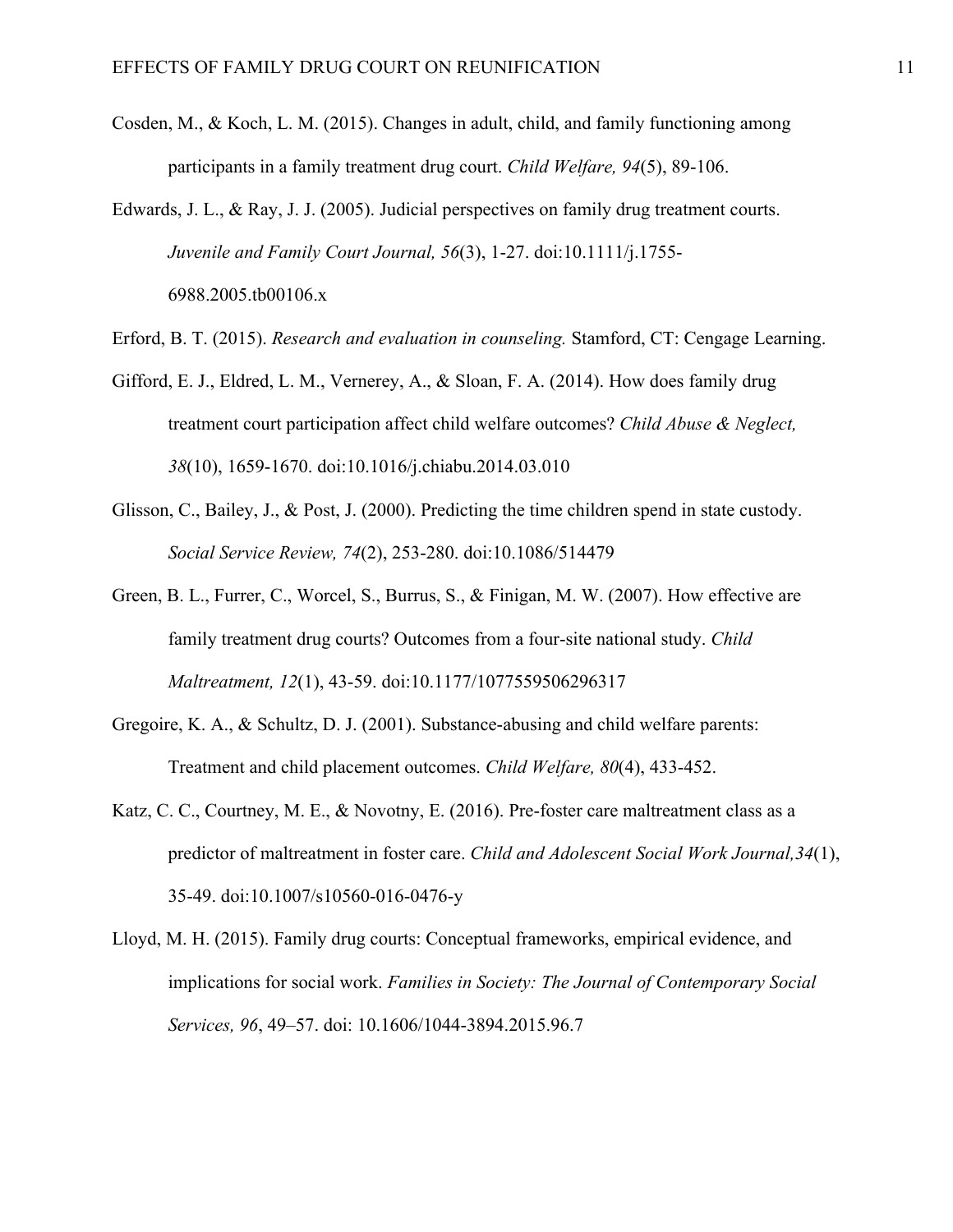- Marlowe, D. B., DeMatteo, D. S., & Festinger, D. S. (2003). A sober assessment of drug courts. *Federal Sentencing Reporter, 16*(2), 153-157. doi:10.1525/fsr.2003.16.2.153
- Marsh, J. C., Ryan, J. P., Choi, S., & Testa, M. F. (2006). Integrated services for families with multiple problems: Obstacles to family reunification. *Children and Youth Services Review, 28*(9), 1074-1087. doi:10.1016/j.childyouth.2005.10.012
- Mitchell, O., Wilson, D. B., Eggers, A., & Mackenzie, D. L. (2012). Assessing the effectiveness of drug courts on recidivism: A meta-analytic review of traditional and non-traditional drug courts. *Journal of Criminal Justice,40*(1), 60-71. doi:10.1016/j.jcrimjus.2011.11.009
- Rockhill, A., Green, B. L., & Furrer, C. (2007). Is the adoption and safe families act influencing child welfare outcomes for families with substance abuse issues? *Child Maltreatment, 12*(1), 7-19. doi:10.1177/1077559506296139
- U.S. Department of Health and Human Services, Child Welfare Information Gateway. (2011). *Family reunification: What the evidence shows.* Retrieved from https://www.childwelfare.gov/pubPDFs/family\_reunification.pdf
- U.S. Department of Health and Human Services, Child Welfare Information Gateway. (2015). *Foster care statistics*. Retrieved from https://www.childwelfare.gov/pubPDFs/foster.pdf
- U.S. Department of Health and Human Services, Children's Bureau. (2017). *The AFCARS report*. Retrieved from https://www.acf.hhs.gov/sites/default/files/cb/afcarsreport24.pdf
- Worcel, S. D., Furrer, C. J., Green, B., Burrus, S. W. M., & Finigan, M. W. (2008). Effects of family treatment drug courts on substance abuse and child welfare outcomes. *Child Abuse Review, 17*(6), 427-443. doi:10.1002/car.1045